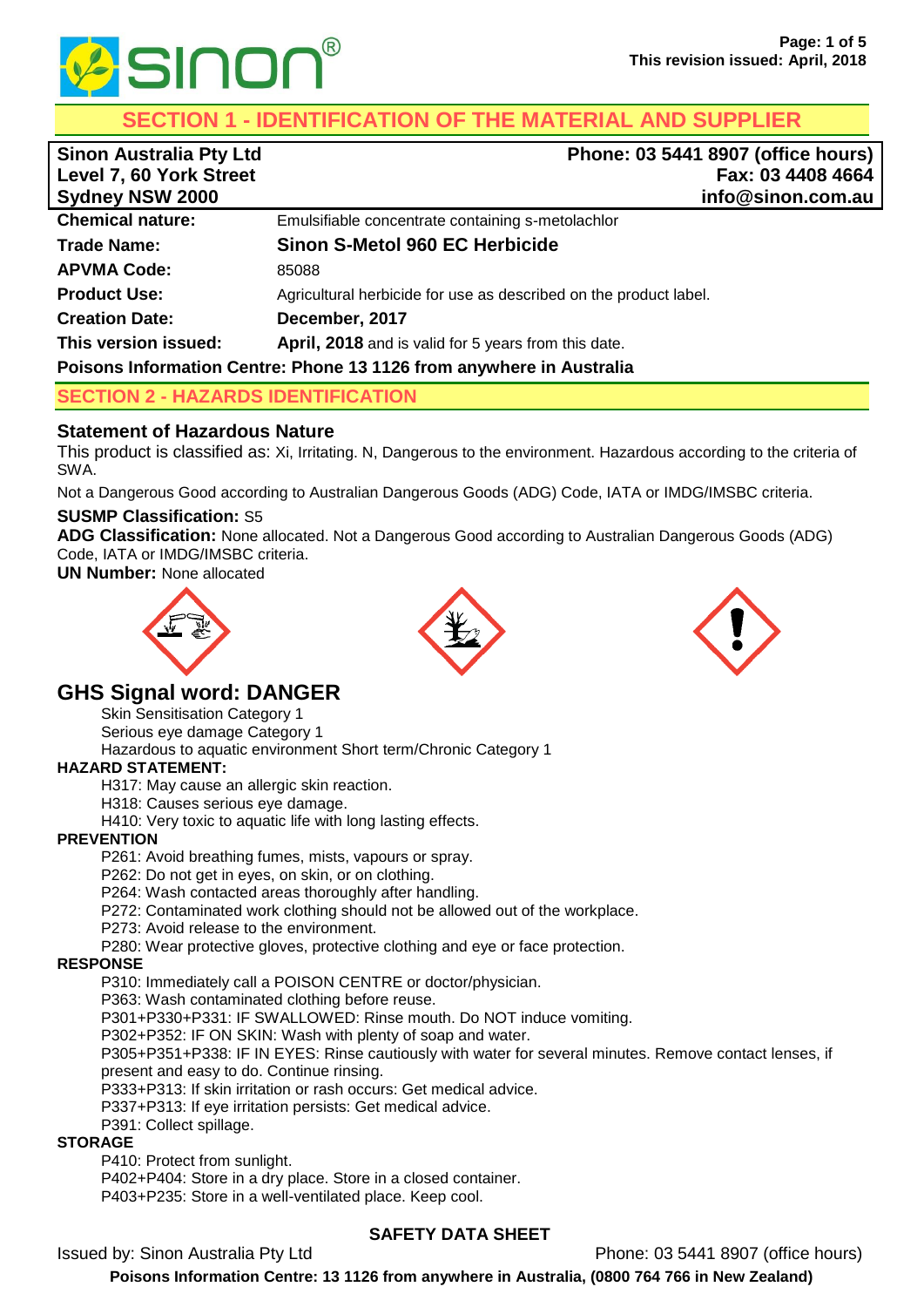

## **DISPOSAL**

P501: Dispose of contents and containers as specified on the registered label.

#### **Emergency Overview**

**Physical Description & Colour: No data. Product is a liquid.** 

**Odour:** No data.

**Major Health Hazards:** may cause serious damage to eyes, possible skin sensitiser.

| <b>SECTION 3 - COMPOSITION/INFORMATION ON INGREDIENTS</b> |               |           |                                |         |
|-----------------------------------------------------------|---------------|-----------|--------------------------------|---------|
| Ingredients                                               | <b>CAS No</b> | Conc, g/L | TWA $(mg/m^3)$ STEL $(mg/m^3)$ |         |
| S-metolachlor                                             | 87392-12-9    | 960       | not set                        | not set |
| Other non hazardous ingredients                           | secret        | to 1 L    | not set                        | not set |

This is a commercial product whose exact ratio of components may vary slightly. Minor quantities of other non hazardous ingredients are also possible.

The SWA TWA exposure value is the average airborne concentration of a particular substance when calculated over a normal 8 hour working day for a 5 day working week. The STEL (Short Term Exposure Limit) is an exposure value that may be equalled (but should not be exceeded) for no longer than 15 minutes and should not be repeated more than 4 times per day. There should be at least 60 minutes between successive exposures at the STEL. The term "peak "is used when the TWA limit, because of the rapid action of the substance, should never be exceeded, even briefly.

## **SECTION 4 - FIRST AID MEASURES**

## **General Information:**

You should call The Poisons Information Centre if you feel that you may have been poisoned, burned or irritated by this product. The number is 13 1126 from anywhere in Australia (0800 764 766 in New Zealand) and is available at all times. Have this SDS with you when you call.

**Inhalation:** No first aid measures normally required. However, if inhalation has occurred, and irritation has developed, remove to fresh air and observe until recovered. If irritation becomes painful or persists more than about 30 minutes, seek medical advice.

**Skin Contact:** Wash gently and thoroughly with water (use non-abrasive soap if necessary) for 5 minutes or until chemical is removed.

**Eye Contact:** Immediately flush the contaminated eye(s) with lukewarm, gently flowing water for 15 minutes or until the product is removed, while holding the eyelid(s) open. Take care not to rinse contaminated water into the unaffected eye or onto the face. Obtain medical attention immediately. Take special care if exposed person is wearing contact lenses.

**Ingestion:** If product is swallowed or gets in mouth, do NOT induce vomiting; wash mouth with water and give some water to drink. If symptoms develop, or if in doubt contact a Poisons Information Centre or a doctor.

## **SECTION 5 - FIRE FIGHTING MEASURES**

**Fire and Explosion Hazards**: The major hazard in fires is usually inhalation of heated and toxic or oxygen deficient (or both), fire gases. There is no risk of an explosion from this product under normal circumstances if it is involved in a fire.

Fire decomposition products from this product may be toxic if inhaled. Take appropriate protective measures. **Extinguishing Media:** Not combustible. Use extinguishing media suited to burning materials.

**Fire Fighting:** If a significant quantity of this product is involved in a fire, call the fire brigade.

| <b>Flash point:</b>              | No data  |
|----------------------------------|----------|
| <b>Upper Flammability Limit:</b> | No data. |
| <b>Lower Flammability Limit:</b> | No data. |
| <b>Autoignition temperature:</b> | No data. |
| <b>Flammability Class:</b>       | No data. |

# **SECTION 6 - ACCIDENTAL RELEASE MEASURES**

**Accidental release:** In the event of a major spill, prevent spillage from entering drains or water courses. Wear full protective chemically resistant clothing including eye/face protection, gauntlets and self contained breathing apparatus. See below under Personal Protection regarding Australian Standards relating to personal protective equipment. Suitable materials for protective clothing include no specific manufacturer recommendations. Use impermeable gloves with care. Eye/face protective equipment should comprise, as a minimum, protective goggles. If there is a significant chance that vapours or mists are likely to build up in the cleanup area, we recommend that you use a respirator. Usually, no respirator is necessary when using this product. However, if you have any doubts consult the Australian Standard mentioned below (section 8). Otherwise, not normally necessary.

# **SAFETY DATA SHEET**

Issued by: Sinon Australia Pty Ltd Phone: 03 5441 8907 (office hours) **Poisons Information Centre: 13 1126 from anywhere in Australia, (0800 764 766 in New Zealand)**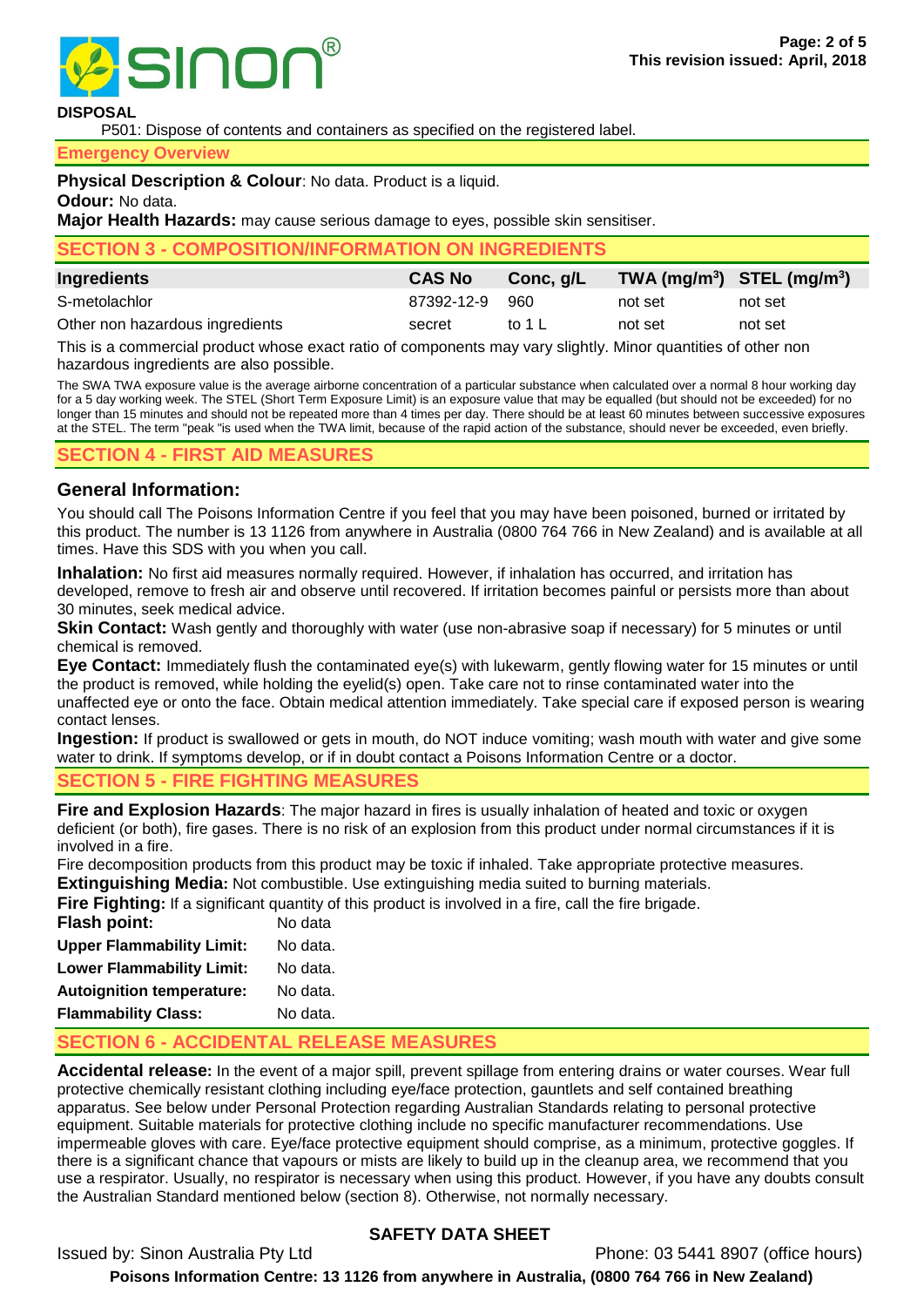

Stop leak if safe to do so, and contain spill. Absorb onto sand, vermiculite or other suitable absorbent material. If spill is too large or if absorbent material is not available, try to create a dike to stop material spreading or going into drains or waterways. Sweep up and shovel or collect recoverable product into labelled containers for recycling or salvage, and dispose of promptly. Recycle containers wherever possible after careful cleaning. Refer to product label for specific instructions. After spills, wash area preventing runoff from entering drains. If a significant quantity of material enters drains, advise emergency services. Full details regarding disposal of used containers, spillage and unused material may be found on the label. If there is any conflict between this SDS and the label, instructions on the label prevail. Ensure legality of disposal by consulting regulations prior to disposal. Thoroughly launder protective clothing before storage or re-use. Advise laundry of nature of contamination when sending contaminated clothing to laundry.

## **SECTION 7 - HANDLING AND STORAGE**

**Handling:** Keep exposure to this product to a minimum, and minimise the quantities kept in work areas. Check Section 8 of this SDS for details of personal protective measures, and make sure that those measures are followed. The measures detailed below under "Storage" should be followed during handling in order to minimise risks to persons using the product in the workplace. Also, avoid contact or contamination of product with incompatible materials listed in Section 10.

**Storage:** This product is a Scheduled Poison. Observe all relevant regulations regarding sale, transport and storage of this schedule of poison. Protect this product from light. Store in the closed original container in a dry, cool, wellventilated area out of direct sunlight. Make sure that the product does not come into contact with substances listed under "Incompatibilities" in Section 10. Some liquid preparations settle or separate on standing and may require stirring before use. Check packaging - there may be further storage instructions on the label.

## **SECTION 8 - EXPOSURE CONTROLS AND PERSONAL PROTECTION**

The following Australian Standards will provide general advice regarding safety clothing and equipment:

Respiratory equipment: **AS/NZS 1715**, Protective Gloves: **AS 2161**, Occupational Protective Clothing: AS/NZS 4501 set 2008, Industrial Eye Protection: **AS1336** and **AS/NZS 1337**, Occupational Protective Footwear: **AS/NZS2210**. Exposure limits have not been established by SWA for any of the significant ingredients in this product.

No special equipment is usually needed when occasionally handling small quantities. The following instructions are for bulk handling or where regular exposure in an occupational setting occurs without proper containment systems. **Ventilation:** This product should only be used in a well ventilated area. If natural ventilation is inadequate, use of a fan is suggested.

**Eye Protection:** Protective glasses or goggles must be worn when this product is being used. Failure to protect your eyes may lead to severe harm to them or to general health. Emergency eye wash facilities must also be available in an area close to where this product is being used.

**Skin Protection:** If you believe you may have a sensitisation to this product or any of its declared ingredients, you should prevent skin contact by wearing impervious gloves, clothes and, preferably, apron. Make sure that all skin areas are covered. See below for suitable material types.

**Protective Material Types:** There is no data that enables us to recommend any type except that it should be impermeable.

**Respirator:** Usually, no respirator is necessary when using this product. However, if you have any doubts consult the Australian Standard mentioned above. Otherwise, not normally necessary.

Eyebaths or eyewash stations and safety deluge showers should, if practical, be provided near to where this product is being handled commercially.

# **SECTION 9 - PHYSICAL AND CHEMICAL PROPERTIES:**

| <b>Physical Description &amp; colour:</b> | No data. Product is a liquid.                    |
|-------------------------------------------|--------------------------------------------------|
| Odour:                                    | No data.                                         |
| <b>Boiling Point:</b>                     | Not available.                                   |
| <b>Freezing/Melting Point:</b>            | No specific data. Liquid at normal temperatures. |
| <b>Volatiles:</b>                         | No data.                                         |
| <b>Vapour Pressure:</b>                   | No data.                                         |
| <b>Vapour Density:</b>                    | No data.                                         |
| <b>Specific Gravity:</b>                  | No data.                                         |
| <b>Water Solubility:</b>                  | No data.                                         |
| pH:                                       | No data.                                         |
| <b>Volatility:</b>                        | No data.                                         |
| <b>Odour Threshold:</b>                   | No data.                                         |
| <b>Evaporation Rate:</b>                  | No data.                                         |
| <b>Coeff Oil/water Distribution:</b>      | No data                                          |

# **SAFETY DATA SHEET**

Issued by: Sinon Australia Pty Ltd Phone: 03 5441 8907 (office hours)

**Poisons Information Centre: 13 1126 from anywhere in Australia, (0800 764 766 in New Zealand)**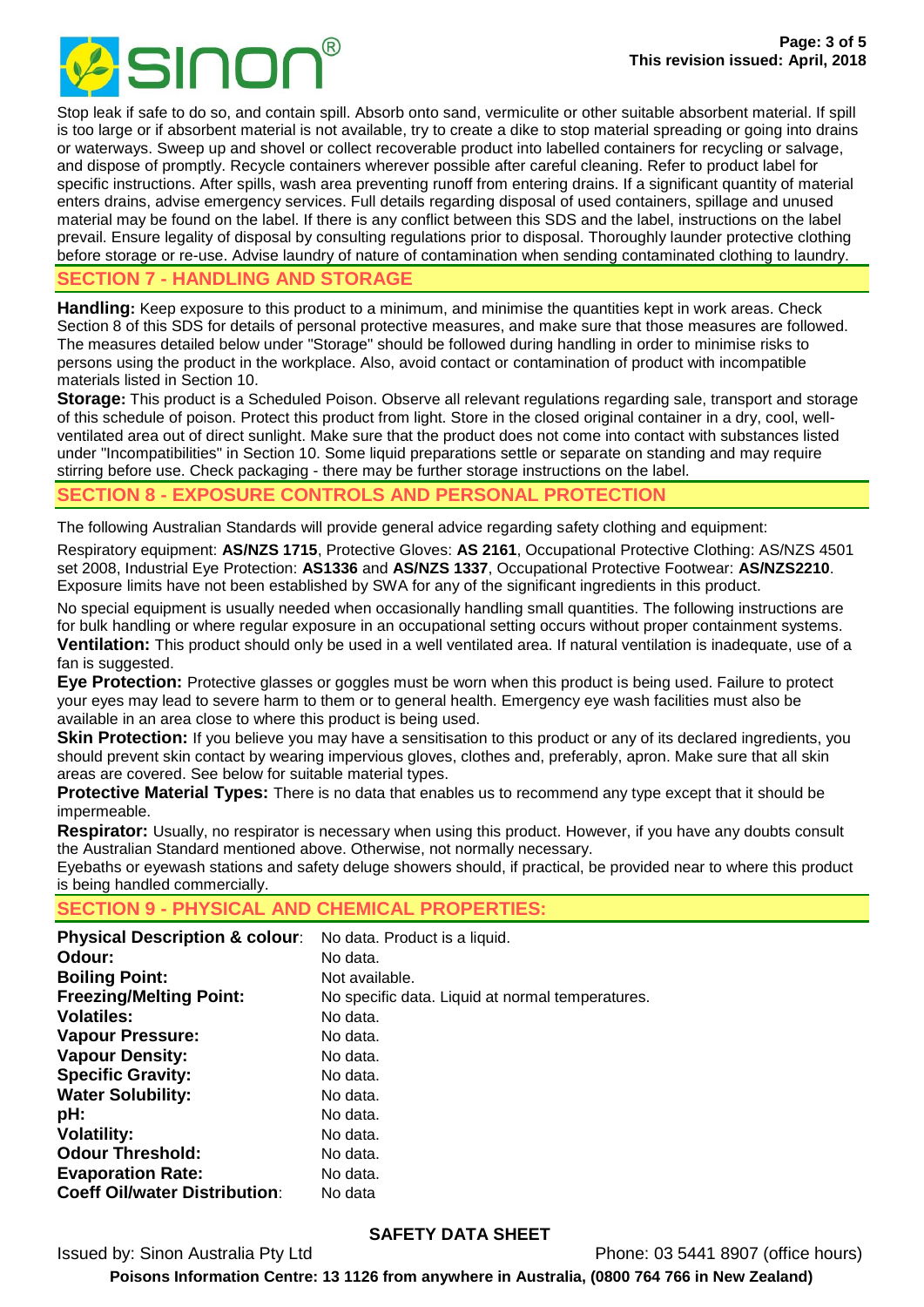

**Autoignition temp:** No data.

# **SECTION 10 - STABILITY AND REACTIVITY**

**Reactivity:** This product is unlikely to react or decompose under normal storage conditions. However, if you have any doubts, contact the supplier for advice on shelf life properties.

**Conditions to Avoid:** Protect this product from light. Store in the closed original container in a dry, cool, wellventilated area out of direct sunlight.

**Incompatibilities:** acids, bases, oxidising agents.

**Fire Decomposition:** Combustion forms carbon dioxide, and if incomplete, carbon monoxide and possibly smoke. Water is also formed. May form hydrogen chloride gas, other compounds of chlorine. Carbon monoxide poisoning produces headache, weakness, nausea, dizziness, confusion, dimness of vision, disturbance of judgment, and unconsciousness followed by coma and death.

**Polymerisation:** This product will not undergo polymerisation reactions.

## **SECTION 11 - TOXICOLOGICAL INFORMATION**

# **Local Effects:**

**Target Organs:** There is no data to hand indicating any particular target organs.

S-metolachlor is classed by SWA as a potential sensitiser by skin contact.

## **Classification of Hazardous Ingredients**

Ingredient **Risk Phrases** 

- S-metolachlor
	- Skin sensitisation category 1
	- Hazardous to the aquatic environment (acute) category 1
	- Hazardous to the aquatic environment (chronic) category 1

# **Potential Health Effects**

## **Persons sensitised to S-metolachlor should avoid contact with this product.**

## **Inhalation:**

**Short Term Exposure:** Available data indicates that this product is not harmful. However product may be mildly irritating, although unlikely to cause anything more than mild transient discomfort.

**Long Term Exposure:** No data for health effects associated with long term inhalation.

# **Skin Contact:**

**Short Term Exposure:** Classified as a potential sensitiser by skin contact. Exposure to a skin sensitiser, once sensitisation has occurred, may manifest itself as skin rash or inflammation, and in some individuals this reaction can be severe. In addition product may be irritating, but is unlikely to cause anything more than mild transient discomfort. **Long Term Exposure:** No data for health effects associated with long term skin exposure.

# **Eye Contact:**

**Short Term Exposure:** This product is a severe eye irritant. Symptoms may include stinging and reddening of eyes and watering which may become copious. Other symptoms such as swelling of eyelids and blurred vision may also become evident. If exposure is brief, symptoms should disappear once exposure has ceased. However, lengthy exposure or delayed treatment is likely to cause permanent damage.

**Long Term Exposure:** No data for health effects associated with long term eye exposure.

# **Ingestion:**

**Short Term Exposure:** Significant oral exposure is considered to be unlikely. Available data shows that this product is not harmful. However, this product may be irritating to mucous membranes but is unlikely to cause anything more than transient discomfort.

**Long Term Exposure:** No data for health effects associated with long term ingestion.

## **Carcinogen Status:**

**SWA:** No significant ingredient is classified as carcinogenic by SWA.

**NTP:** No significant ingredient is classified as carcinogenic by NTP.

**IARC:** No significant ingredient is classified as carcinogenic by IARC.

# **SAFETY DATA SHEET**

Issued by: Sinon Australia Pty Ltd Phone: 03 5441 8907 (office hours)

**Poisons Information Centre: 13 1126 from anywhere in Australia, (0800 764 766 in New Zealand)**